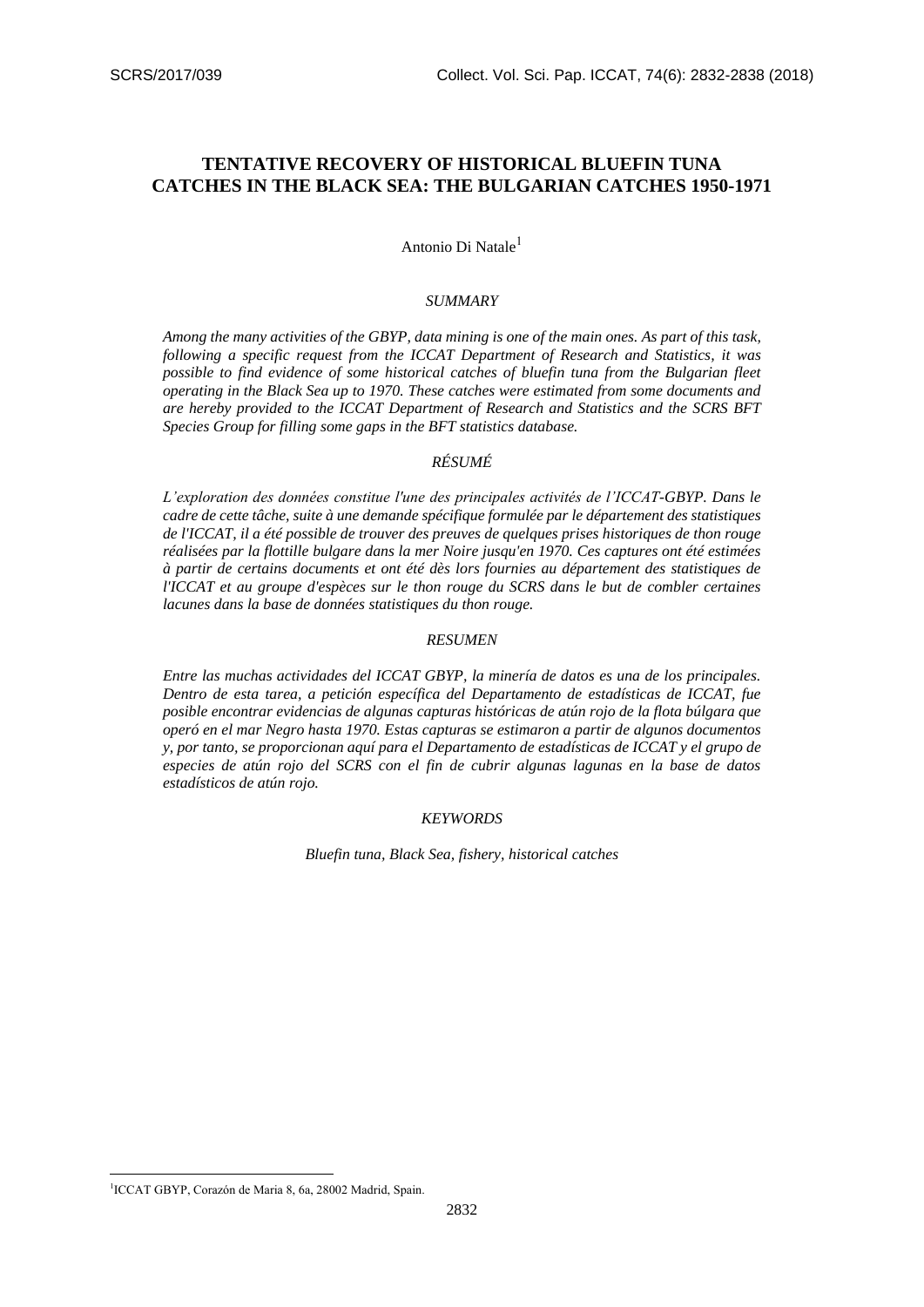## **1. Foreword**

The catch statistics for the Bluefin tuna (*Thunnus thynnus*) are not fully complete, even for the last 60 years, besides all efforts continuously carried out by the ICCAT Statistical Department and the SCRS BFT Species Group.

One of the main task of the Atlantic-wide research programme on Bluefin Tuna (GBYP) is to carry out a data mining, with the purpose to fill data gaps. Since years, it was pointed out that data on Bluefin tuna catches from the Black Sea were simply not available in the ICCAT BFT data base and, for this reason, the ICCAT Statistical Department, in view of the SCRS BFT Data Preparatory meeting in March 2017, asked GBYP to try to find some data.

Even if the historical presence of Bluefin tuna in the Black Sea is well-documented (see the review provided by Di Natale, 2015), the Bluefin tuna fishing activities were very poorly documented and data were not available at all. A first data recovery tentative carried out in Turkey (Örenc *et al*., 2014) was not able to find any Bluefin tuna catch data for the Turkish Black Sea fisheries. GBYP contacts with scientists from countries having fisheries in the Black Sea, with the objective to recover any possible evidence of historical bluefin tuna fisheries, provided no results so far. Therefore, it was decided to try to recover at least the basic information, in order to partly fill a gap, by examining all available data sources, with a desk work.

## **2. Bluefin tuna fishery data from the Black Sea**

Even if Turkish catches between 1920 to 1960 are partly available (Hamre *et al*., 1966; Miyake and Manning, 1975; Miyake and Tibbo, 1972), ranging from less than one ton to over 1,500 tons, and considering that the Turkish fleet was fishing also in the Black Sea, Bluefin tuna catches from the Black Sea or the Marmara Sea or the Straits were never distinguished from all other Turkish catches obtained in the Mediterranean Sea, and the statistics are comprehensive. Even the very recent publication by FAO (2016) is not able to disentangle the Mediterranean Bluefin tuna catches form those obtained in the past from the Black Sea. This fact prevents any analysis of the history of the Bluefin tuna disappearance from the Black Sea in the last decades. Mather *et al*. (1995) reported that Bluefin tuna catches in Turkey were negligible after 1970.

Bluefin tuna fishery in the Black Sea is even much less documented in recent years. Esipow (1928) made a general overview, but without relevant details. Popescu (2010) made a comprehensive report of all fisheries in the Black Sea, including the Bluefin tuna one, reporting that bluefin tuna was abundant prior to the '70s but it almost disappeared at the beginning of the '70s; he reported that bluefin tuna disappeared from the Romanian catches in the Black Sea in the '60s (Dumont *et al*., 1999), but that catches were reported from Turkey up to 1986. It is not clear if those Turkish catches were originating from the Black Sea or from the Bosporus. He referred to the drastic reduction of the bluefin tuna stock reported by Zaitsev and Mamaev (1997), who reported that small schools of bluefin tuna were sighted at the surface from aircrafts in the 1950s, but then the population fallen dramatically in the '80s in Bulgarian waters. This information is not in line with the graph included in the National Bulgarian National Report in 1995, which is the same included in the papers by Zaitsev and Mamaev (1997) and Kideys (2004); according this the official figure, the Bluefin tuna fully disappeared from the Bulgarian catches in 1970.

The disappearance of top predators in the Black Sea was apparently caused by dramatic environmental changes, possibly induced also by the heavy industrial pollution, but it also caused a chain of changes in the Black Sea trophic chains (Di Natale, 2010). At the same time, a chain of drastic changes has been reported in the biological components in the upper stratum of the Black Sea since the '70s, with various blooms of planktonic species, mostly alien and invasive. Detailed data are provided by the comprehensive work by Sorokin (2002).

According to recent anecdotal information and local press reports, sporadic catches of Bluefin tuna individuals have been reported again in the Turkish Black Sea waters, in the vicinity of the Bosporus. These sporadic catches, all concerning single fish, which were mostly reported in very late summer and autumn, are possibly showing a slow reappearance of Bluefin tuna in the Black Sea, maybe linked to more acceptable environmental conditions. A strict monitoring of incidental catches, including sport fishery, in this area is certainly highly desirable, but current data are anyway not available.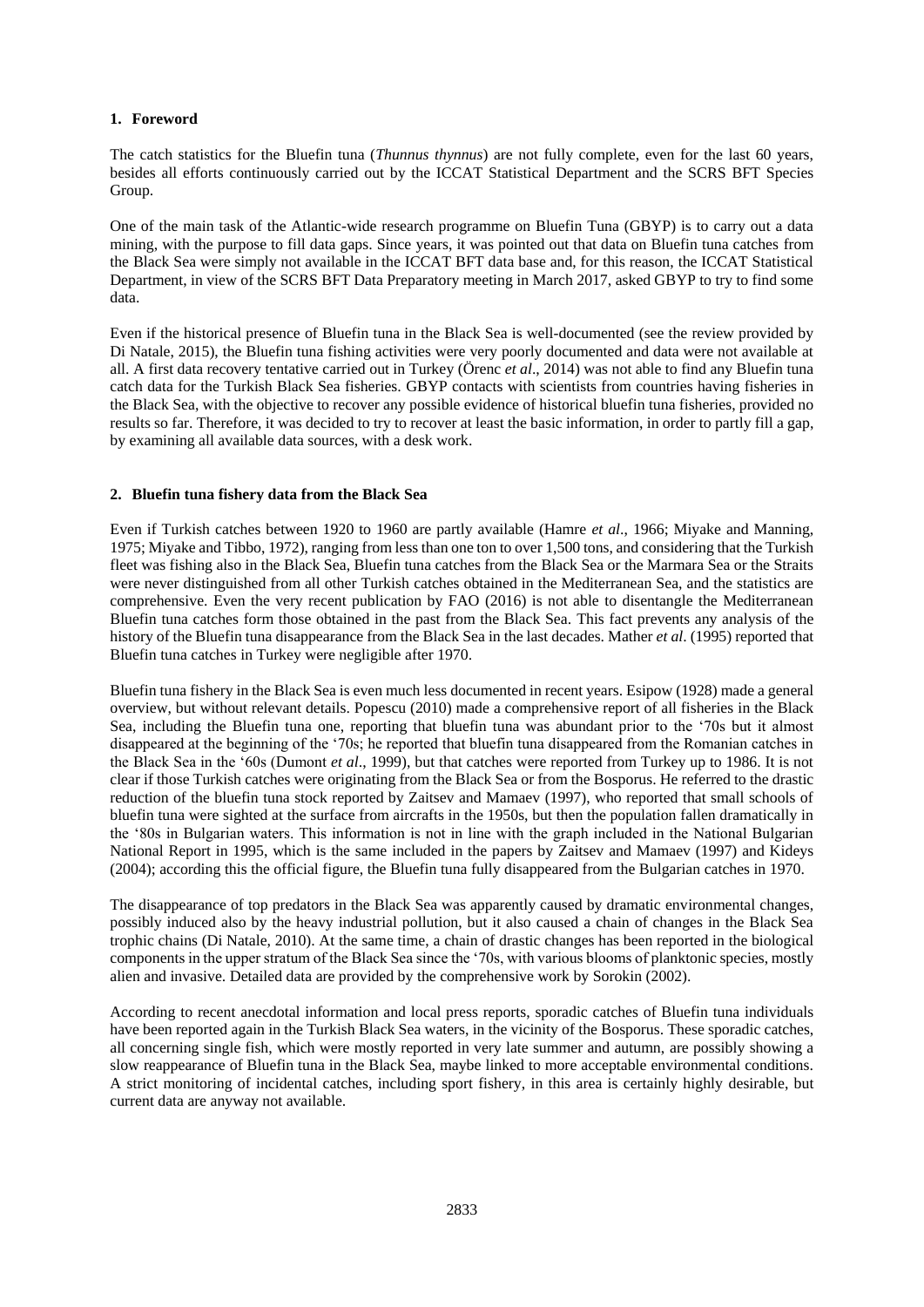Therefore, being the graph provided by Zaitsev and Mamaev (1997) and Kideys (2004) the only data source available for the historical catches in the Black Sea available so far, it was agreed to use it as the unique data source. The main problem is that this graph (**Figure 1**), which includes a total of 7 species, does not show the quantities in tons, being the graph just a percentage of the total quantity of large pelagic top predators and forage fish.

This further complication was partly solved when the paper provided by Keskin *et al.* (2015) was published, making the Bulgarian catch statistics from 1950 to 2010 finally available. The additional problem is that this paper does not include any specific catch figure for any top predator species, while catches are available for most of the main species (*Sprattus sprattus*, *Sarda sarda*, *Trachurus mediterraneus*, *Scophthalmus maximus* and *Rapana venosa*) plus a category "Others", which surely includes anchovies, sardines, top-predators and even other species.

Being *Scophthalmus maximus* a demersal species and *Rapana venosa* a benthic Mollusc species, they were fully excluded from the following calculations. The major problem was trying to understand the content of "Others" category and Keskin *et al.* (2015) provided some details, which were partly useful for better understanding the statistics they provided. As a matter of fact, three species of clams (*Mytilus galloprovincialis, Chamelea gallina*  and *Donax* spp.) were about 3.2% of the total industrial catches, but the Bulgarian industrial fishery (**Figure 2**) started mainly after the disappearance of the Bluefin tuna and therefore this information was not considered. Many other species were certainly included in the category "Others", but most of these species were also Bluefin tuna preys.

Therefore, being impossible to obtain a more detailed figure, it was decided to fully consider the category "Other" in addition to the catches of *Sprattus sprattus*, *Sarda sarda* and *Trachurus mediterraneus*, as total catches for calculating and assessing the quantity of Bluefin tuna catches, being conscious that these quantities will provide a slight overestimation, due to the possible inclusion of undefined not foraging species among the "Others" category.

**Table 1** provides the calculation for obtaining the estimated catches of Bluefin tuna from the Bulgarian fishery for the years 1950-1971. According to the report provided by Popescu (2010) it is supposed that these catches were largely provided by purse-seiners (PS) and therefore they will be listed under this gear category in the ICCAT statistics, until more detailed data is made available.

#### **3. Discussion**

1

Unfortunately, at the moment the detailed catch statistics for the fisheries operating in the Black Sea in the last part of the XX century are only very partly available. For improving the current situation of full lack of data in the ICCAT Bluefin tuna catch data base for the Black Sea, we used only the Bulgarian catch statistics available so far.

The graph provided by Zaitsev & Mamaev (1997) and Kideys (2004) includes also the percentages for the years 1941 to 1949, where the Bluefin tuna catches were a much higher percentage of the catches, but unfortunately it was not possible to find any reference catch value for calculating the percentage values of Bluefin tuna catches and therefore estimating the total catch in tons.

Even if this exercise contributes for improving the Bluefin tuna catch statistics, it is sure that we are still missing the catches obtained in the same years in the Black Sea at least by Turkey<sup>2</sup>, Russia and Romania. We really hope that, in a future, the Colleagues in those countries will be able to conduct a proper data mining and report to the SCRS the detailed data of these past important catches.

<sup>&</sup>lt;sup>2</sup> For Turkey, it is possible that the catches from the Black Sea and the Marmara Sea were fully or partly included in the Turkish Bluefin tuna catches reported for the Mediterranean Sea, at least in some years.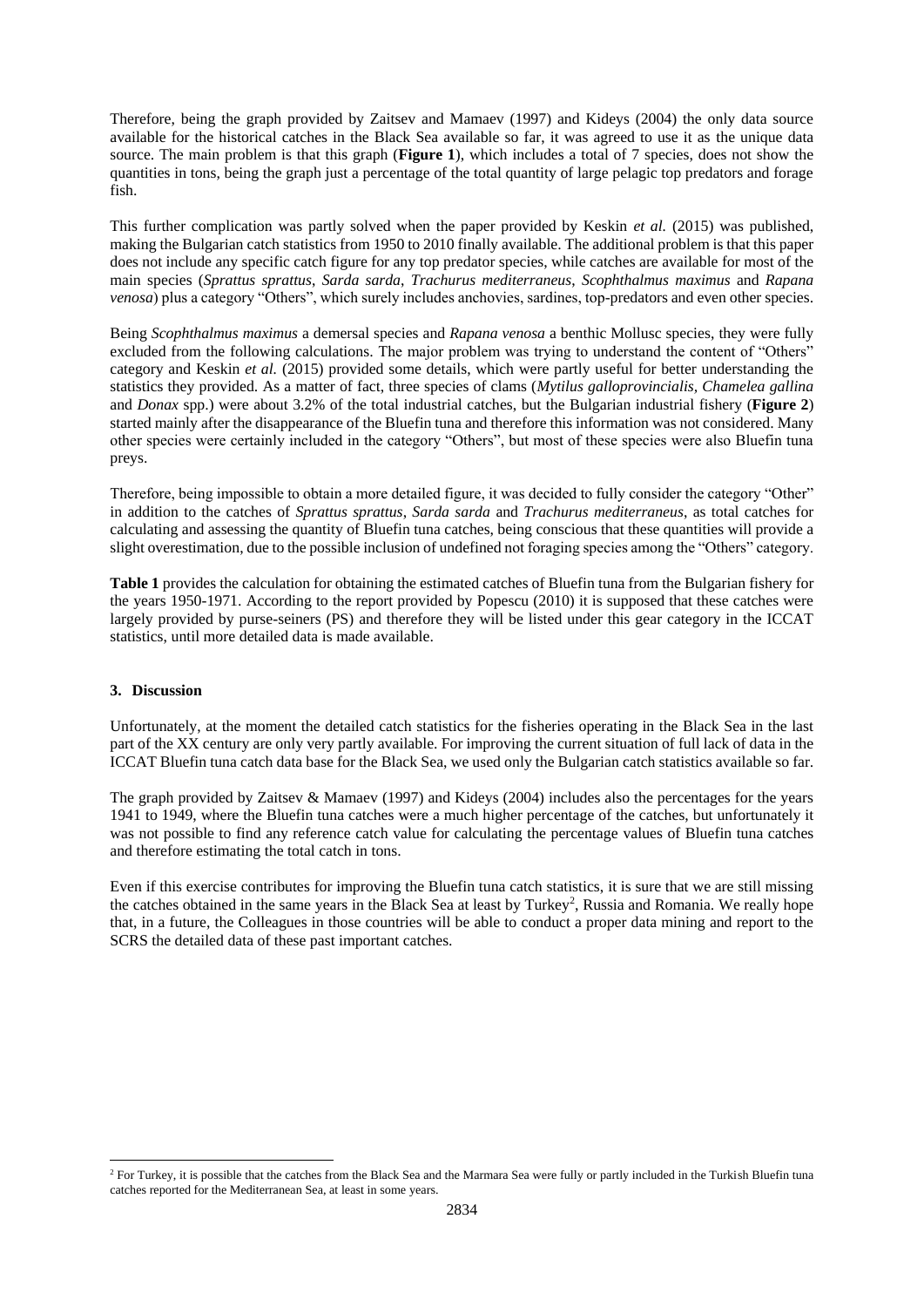#### **Bibliography**

- Di Natale A., 2010, The eastern Atlantic bluefin tuna, entangled in a big mess, possibly far from a conservation red alert. Some comments after the proposal to include bluefin tuna in CIESM appendix I. Collect. Vol. Sci. Pap., ICCAT, 65 (3): 777-780.
- Di Natale A., 2015, Review of the historical and biological evidences about a population of bluefin tuna (*Thunnus thynnus* L.) in the eastern Mediterranean and the Black Sea. Collect. Vol. Sci. Pap. ICCAT, LXXI (3): 1098-1124.
- Dumont H., Mamaev V.O., Zaitsev Y.P. 1999. Black Sea Red Data Book. United Nations Office for Project Services: 1-413.
- Esipow W., 1928, Von Thunfishen. Ukrainski Misliwez ta ribalka (Ukrainischer Jäger und Fischer): 1-2.
- FAO, 2016, The State of Mediterranean and Black Sea Fisheries. General Fisheries Commission for the Mediterranean. Rome, Italy: 1-152.
- Hamre J., Lozano F., Rodríguez-Roda J., Tiews K., 1966, Second report from the bluefin tuna working group. On the development of the bluefin tuna fisheries from 1950-64 and further observations on size compositrion of bluefin tuna catches. Cons. Perm. Int. Pour l'Explor. de la Mer, Copenhague, Statistical Newsletter, 26 : 1-34.
- Keskin Ç., Ulman A.,Raykov V., Daskalov G.M., Zylich K., Pauly D., Zeller D., 2015, Reconstruction of fisheries catches for Bulgaria : 1950-2010. Fisheries Centre, University of Columbia, Canada, working paper 2015- 20 : 1-19.
- Kideys A., 2004, History of marine populations in the Black Sea. Mediterranean History of Marine Animals Populations, HMAT-MED Meeting, Barcelona, 20-22 September: 1-48.
- Mather F. J.III, Mason J. M., Jones A. C., 1995. Historical Document: Life History and Fisheries of Atlantic Bluefin Tuna. NOAA Technical Memorandum, NMFS-SEFSC, 370.
- Miyake P.M., Manning J., 1975, ICCAT Stat. Bull. 5 (mimeo).

Miyake P.M., Tibbo C.G., 1972, ICCAT Stat. Bull. 2 (mimeo).

- Örenc A.F., Ünver M., Düzcü L., Di Natale A., 2014, Tentative GBYP bluefin tuna data recovery from the Ottoman Archives, the Maritime Museum Archives and the Archives of the Istanbul Municipality. SCRS/2013/143, Coll. Vol. Sci. Pap., ICCAT, 70 (2): 447-458.
- Popescu I., 2010, Fisheries in the Black Sea. European Parliament, Directorate General for Internal Policies, Brussel, IP/B/PECH/NT/2010-05: 1-76.
- Sorokin Y.I., 2002, The Black Sea. Ecology and Oceanography. Biology of Inland Waters series. Backhuys Publ.. 1-875.
- Zaitsev Y., Mamaev V., 1997, Biological diversity in the Black Sea. A study of Change and Decline. GEF Black Sea Environmental Programme, UN Publications, New York, No. 95.III.B.6, Black Sea Environmental Series, Volume 3: 1-217.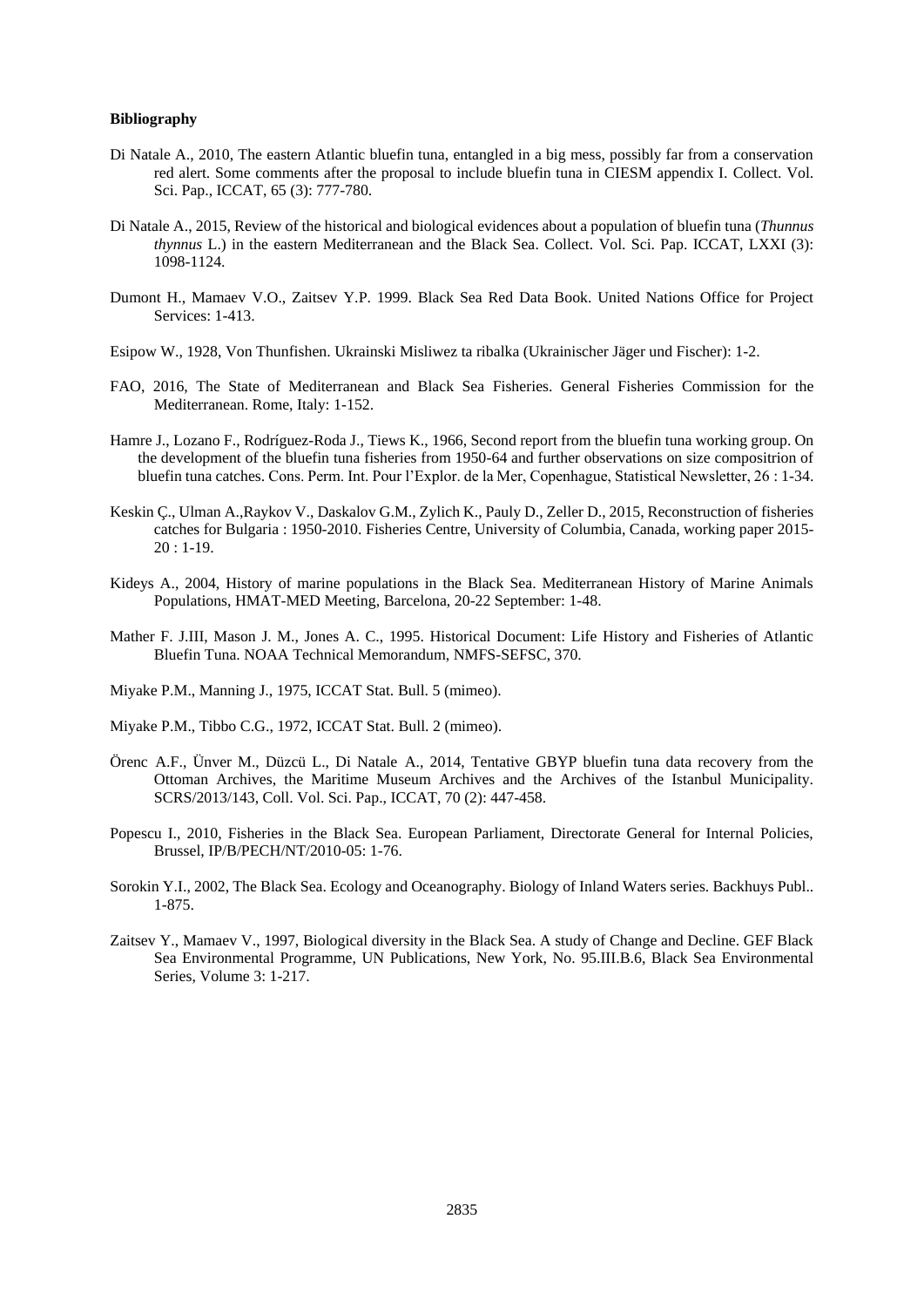**Table 1**. Reference catches for the Bulgarian fishery between 1950 to 1971 (from Keskin *et Al*., 2015). Sprat, Bonito, Mediterranean horse mackerel and "others" were considered as reference base for calculating the quantities of Bluefin tuna catches, according to the percentages reported by the Bulgarian Fishery Statics and the graph provided by Zaitsev & Mamaev (1997) and Kideys (2004).

| <b>YEAR</b> | SPR(t) | <b>BON</b> (t) | HMM(t) | OTH(t) | total | %BFT         | BFT(t)           |
|-------------|--------|----------------|--------|--------|-------|--------------|------------------|
| 1950        | 730    | 1385           | 250    | 1300   | 3665  | 20           | 733              |
| 1951        | 730    | 1384           | 250    | 1300   | 3664  | 18           | 660              |
| 1952        | 810    | 1529           | 270    | 1430   | 4039  | 16,5         | 666              |
| 1953        | 1020   | 1895           | 340    | 1760   | 5015  | 14,6         | 732              |
| 1954        | 1640   | 2994           | 540    | 2740   | 7914  | 13,1         | 1037             |
| 1955        | 1230   | 2261           | 410    | 2080   | 5981  | 11,4         | 682              |
| 1956        | 1170   | 2170           | 390    | 2000   | 5730  | 10,4         | 596              |
| 1957        | 1080   | 2004           | 360    | 1850   | 5294  | 9            | 476              |
| 1958        | 1100   | 2041           | 370    | 1890   | 5401  | 7,9          | 427              |
| 1959        | 1100   | 2041           | 370    | 1890   | 5401  | 6,8          | 367              |
| 1960        | 1580   | 2868           | 520    | 2640   | 7608  | 5,9          | 449              |
| 1961        | 1460   | 2648           | 480    | 2440   | 7028  | 4,9          | 344              |
| 1962        | 1750   | 3161           | 570    | 2900   | 8381  | 2,1          | 176              |
| 1963        | 1350   | 2465           | 450    | 2280   | 6545  | 1,1          | 72               |
| 1964        | 1030   | 690            | 220    | 2580   | 4520  | $\mathbf{1}$ | 45               |
| 1965        | 1260   | 1784           | 320    | 1650   | 5014  | 0,7          | 35               |
| 1966        | 230    | 1573           | 630    | 1050   | 3483  | 0,6          | 21               |
| 1967        | 800    | 2387           | 220    | 1130   | 4537  | 0,4          | 18               |
| 1968        | 1380   | 1884           | 10     | 1540   | 4814  | 0,3          | 14               |
| 1969        | 1260   | 2182           | 110    | 1010   | 4562  | 0,2          | $\overline{9}$   |
| 1970        | 1620   | 44             | 850    | 930    | 3444  | 0,1          | $\mathfrak 3$    |
| 1971        | 2850   | 55             | 790    | 470    | 4165  | 0,05         | $\boldsymbol{2}$ |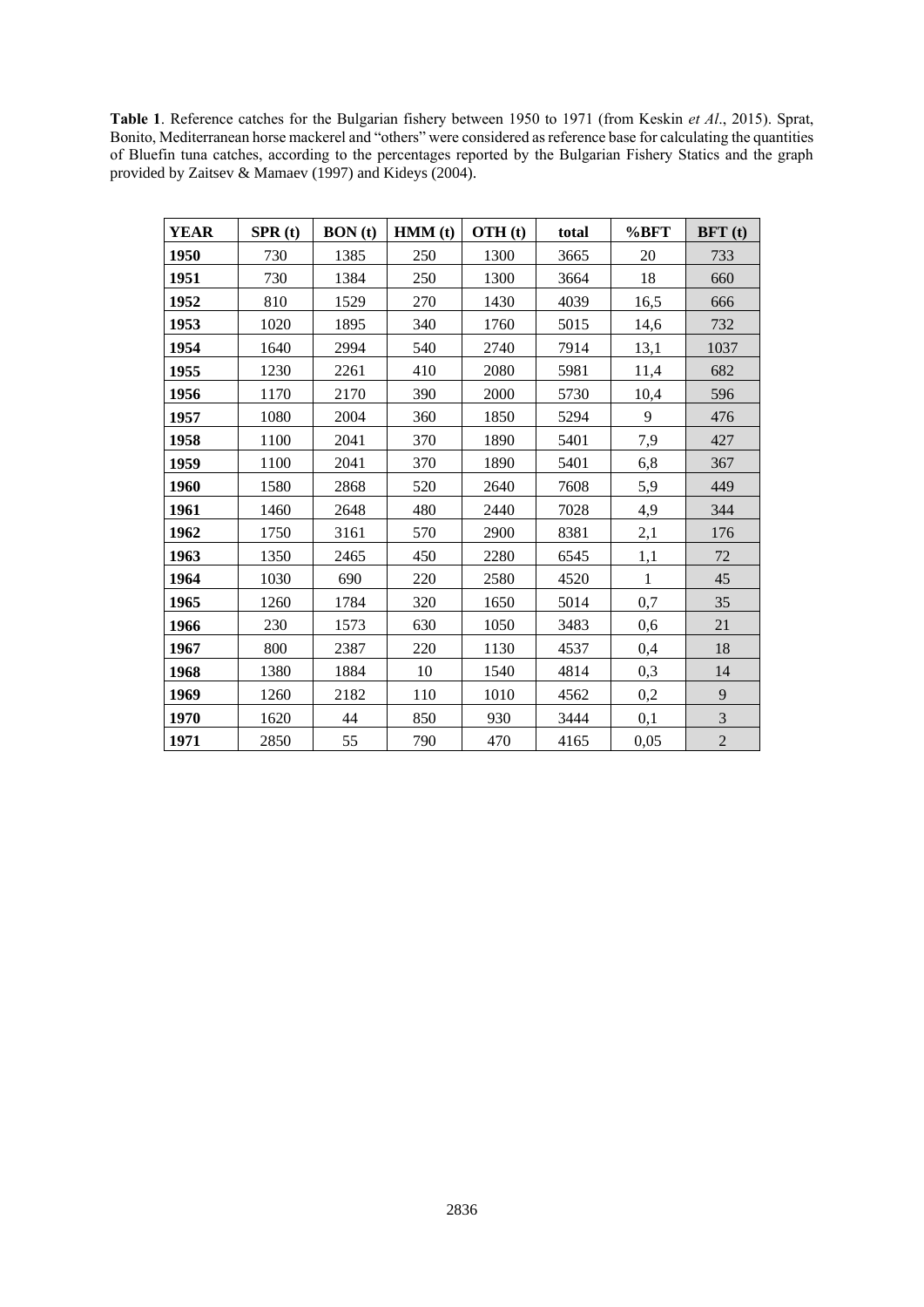

**Figure 1**. Trends (%) of mean catches per decade of pelagic top predators and forage fish (anchovy and sprat) in 1941-1990 in the Bulgarian Black Sea waters. 1: bluefin tuna; 2: mackerel; 3: swordfish; 4: bonito; 5: bluefish; 6: anchovy; 7: sprat (from Bulgarian National Report 1995, in Zaitsev and Mamaev, 1997, and in Kideys, 2004).